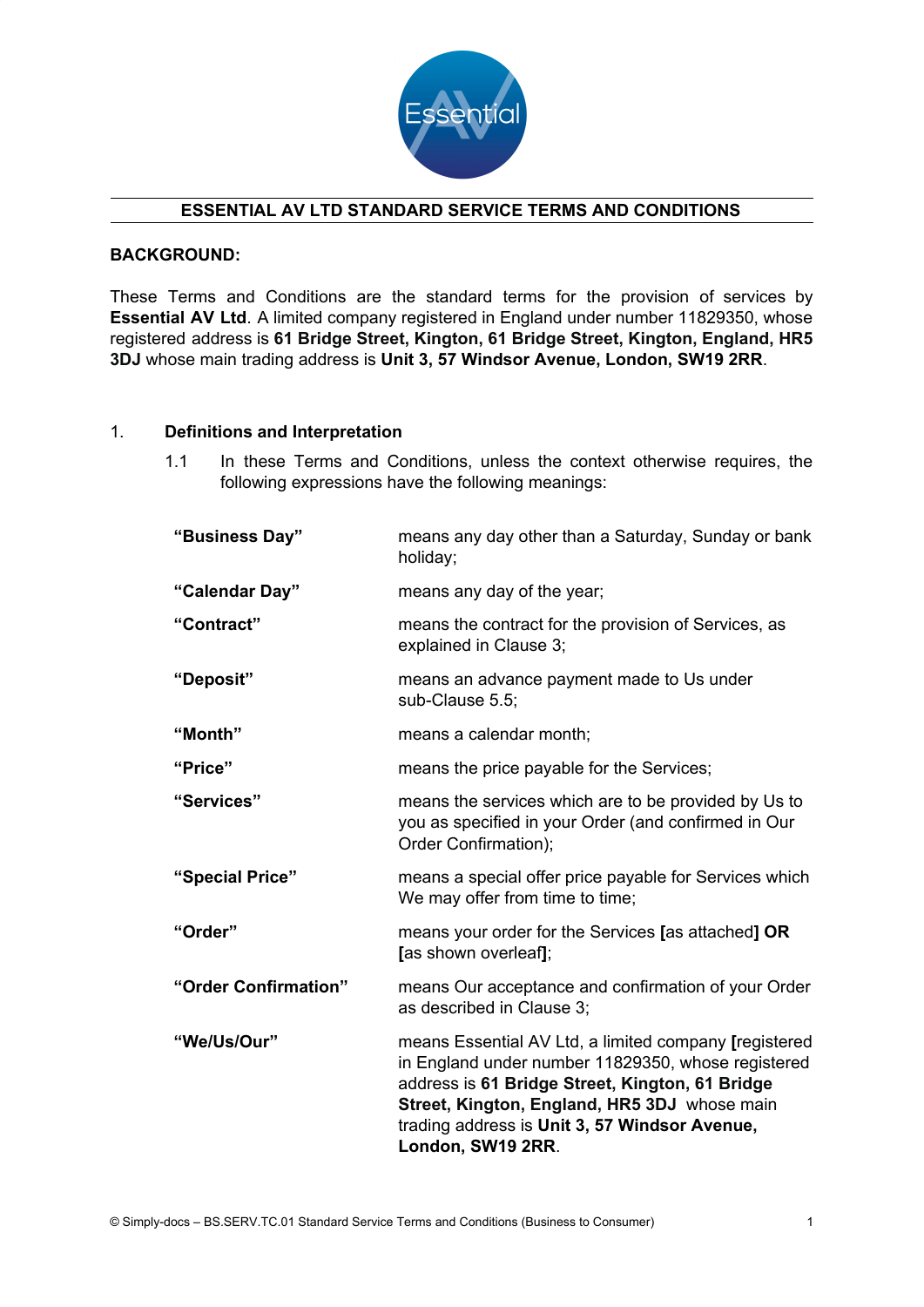1.2 Each reference in these Terms and Conditions to "writing" and any similar expression includes electronic communications whether sent by e-mail, text message, fax or other means.

## 2. **Information About Us**

- 2.1 Essential AV Ltd is a limited company registered in England under number 11892350 ,whose registered address is **61 Bridge Street, Kington, 61 Bridge Street, Kington, England, HR5 3DJ** and whose main trading address is **Unit 3, 57 Windsor Avenue, London, SW19 2RR**..
- 2.2 Our VAT number is GB316327126.

# 3. **The Contract**

- 3.1 These Terms and Conditions govern the sale and provision of Services by Us and will form the basis of the Contract between Us and you. Before submitting an Order, please ensure that you have read these Terms and Conditions carefully. If you are unsure about any part of these Terms and Conditions, please ask Us for clarification.
- 3.2 Nothing provided by us including, but not limited to, sales and marketing literature, price lists and other documents constitutes a contractual offer capable of acceptance. Your Order constitutes a contractual offer that We may, at our discretion, accept.
- 3.3 A legally binding contract between Us and you will be created upon our acceptance of your Order, indicated by Our Order Confirmation. Order Confirmations will be provided in writing.
- 3.4 We shall ensure that the following information is given or made available to you prior to the formation of the Contract between Us and you, save for where such information is already apparent from the context of the transaction:
	- 3.4.1 The main characteristics of the Services;
	- 3.4.2 Our identity (set out above in Clause 2) and contact details (as set out below in Clause 11);
	- 3.4.3 The total Price for the Services including taxes or, if the nature of the Services is such that the Price cannot be calculated in advance, the manner in which it will be calculated;
	- 3.4.4 The arrangements for payment, performance and the time by which (or within which) We undertake to perform the Services;
	- 3.4.5 Our complaints handling policy;
	- 3.4.6 Where applicable, details of after-sales services and commercial guarantees;
	- 3.4.7 The duration of the Contract, where applicable, or if the Contract is of indeterminate duration or is to be extended automatically, the conditions for terminating the Contract;
	- 3.4.8 **[**Where applicable, the functionality, including appropriate technical protection measures, of digital content;**]**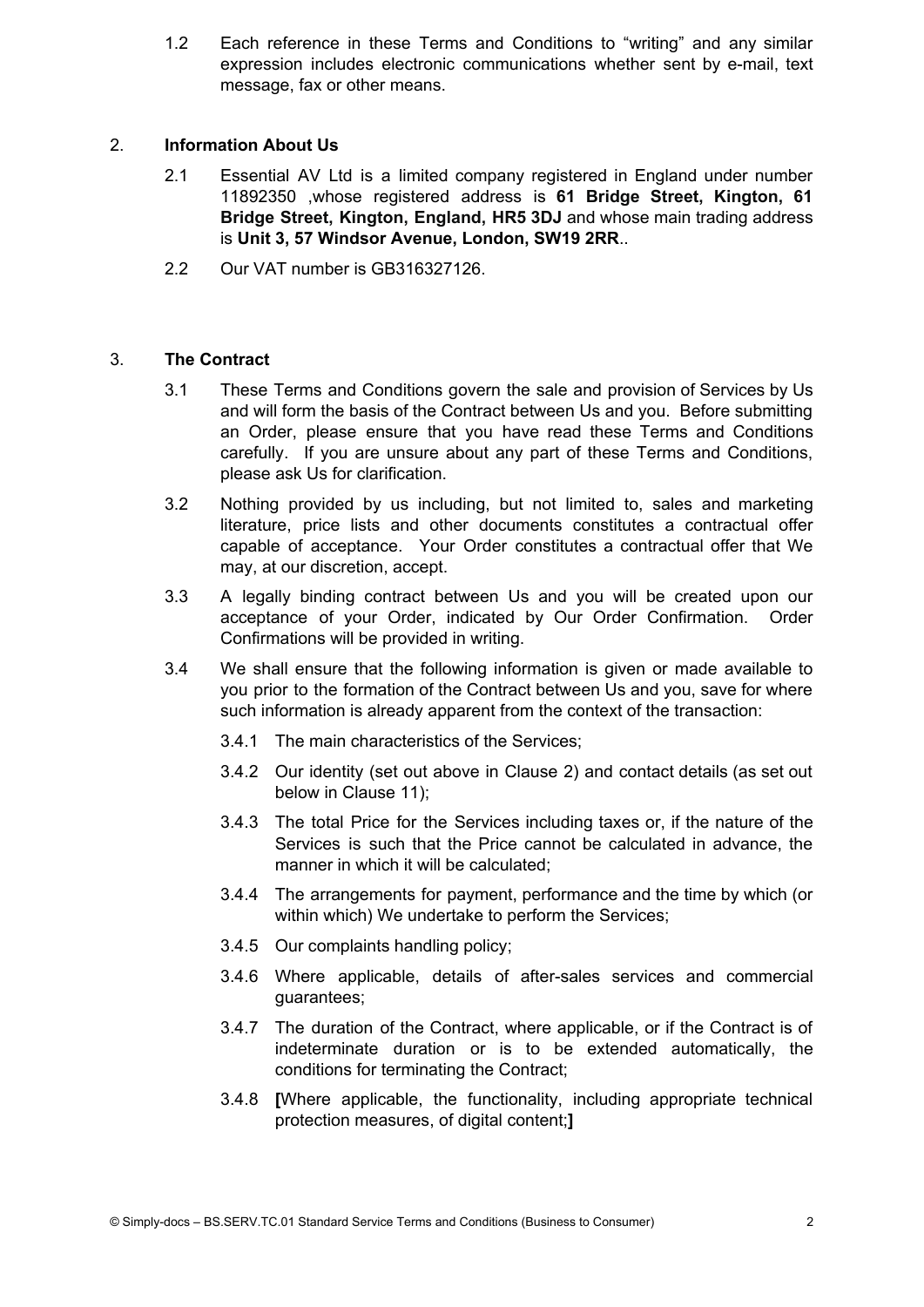3.4.9 **[**Where applicable, any relevant compatibility of digital content with hardware and software that We are aware of or might reasonably be expected to be aware of.**]**

## 4. **Orders**

- 4.1 All Orders for Services made by you will be subject to these Terms and Conditions.
- 4.2 You may change your Order at any time before We begin providing the Services by contacting Us. **[**Requests to change Orders do not need to be made in writing.**]**
- 4.3 If your Order is changed We will inform you of any change to the Price in writing.
- 4.4 You may cancel your Order 7 working day prior to delivery. If you have already made any payments to Us under Clause 5 (including, but not limited to the Deposit), subject to sub-Clause 5.6, the payment(s) will be refunded as soon as is reasonably possible, and in any event within 14 Calendar Days of Our acceptance of your cancellation. If you request that your Order be cancelled, you must confirm this in writing. If you wish to cancel the Services after this time period, or once We have begun providing the Services, please refer to Clause 10.
- 4.5 We may cancel your Order at any time before We begin providing the Services due to the unavailability of required materials, or due to the occurrence of an event outside of Our reasonable control. If such cancellation is necessary, We will inform you as soon as is reasonably possible. If you have made any payments to Us under Clause 5 (including, but not limited to the Deposit), the payment(s) will be refunded as soon as is reasonably possible, and in any event within 14 Calendar Days of Us informing you of the cancellation. Cancellations will be confirmed in writing.

# 5. **Price and Payment**

- 5.1 The Price of the Services will be that shown on the quotation you receive from us in place at the time of your Order. If the Price shown in your Order differs from Our current Price We will inform you upon receipt of your Order.
- 5.2 If We quote a Special Price the Special Price will be valid for 30 days or, if the Special Price is part of an advertised special offer, for the period shown in the advertisement. Orders placed during this period will be accepted at the Special Price even if We do not accept the Order until after the period has expired.
- 5.3 Our Prices may change at any time but these changes will not affect Orders that We have already accepted.
- 5.4 All Prices include VAT. If the rate of VAT changes between the date of your Order and the date of your payment, We will adjust the rate of VAT that you must pay. Changes in VAT will not affect any Prices where We have already received payment in full from you.
- 5.5 Before We begin providing the Services, you will be required to pay a Deposit of 50% of the total Price for the Services. The due date for payment of your Deposit will be included in the Order Confirmation.
- 5.6 In certain circumstances, if your Order is cancelled, your Deposit will be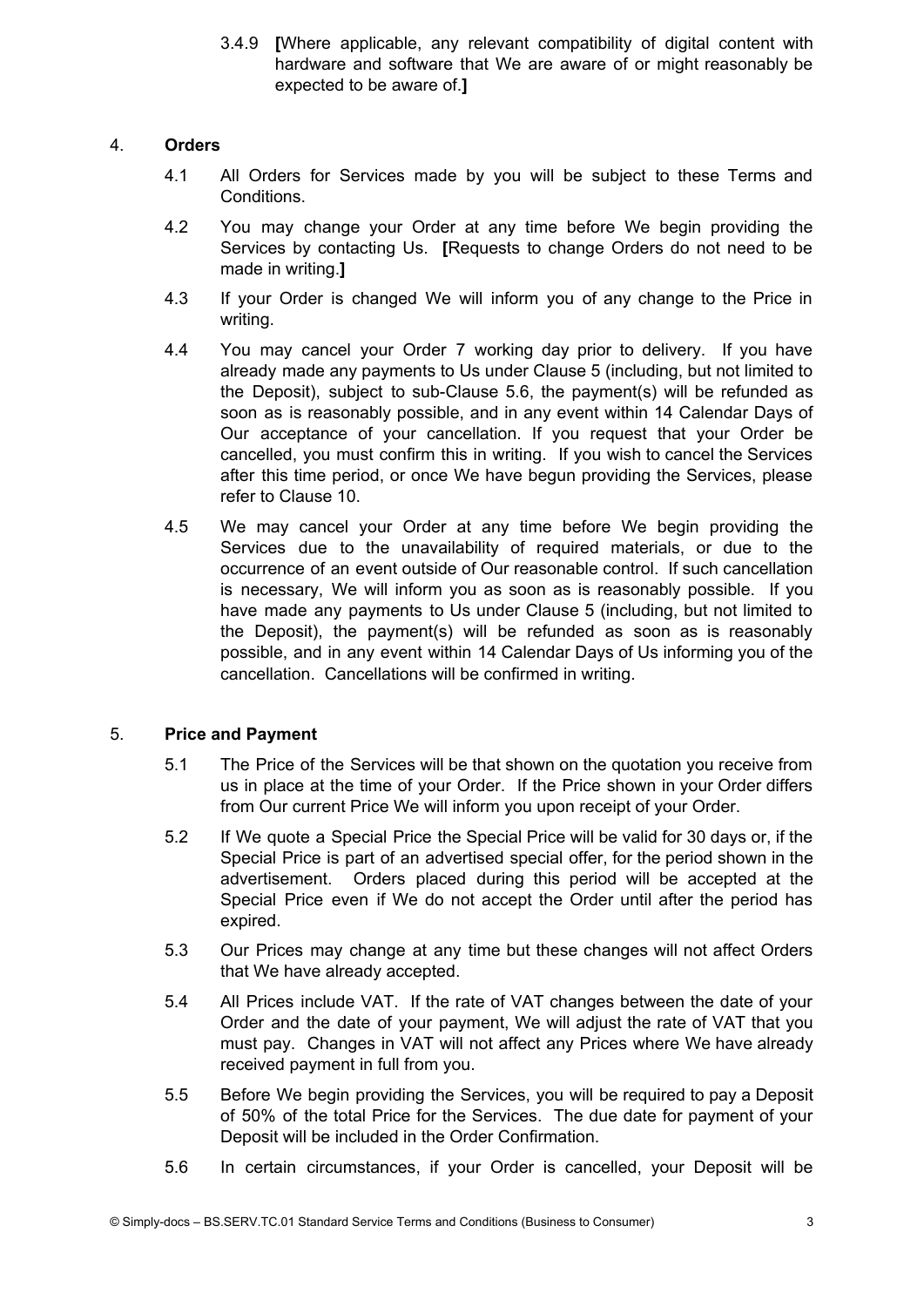refunded in full or in part. The amount due will be calculated based upon the Price for the Services, Our quotation, and the amount of work (if any) already undertaken by Us. Please refer to sub-Clauses 4.4 and 4.5 if your Order is cancelled before the Services begin, or to Clause 10 if the Services are cancelled after they have begun.

- 5.7 The balance of the Price will be payable in advance unless otherwise agreed.
- 5.8 We accept the following methods of payment:
	- 5.8.1 BACS Transfer
	- 5.8.2 Electronic Bank Transfer;
	- 5.8.3 Debit/ Credit card payments;
	- 5.8.4 Cash;
- 5.9 Credit and/or debit cards will be charged upon issuing of VAT inovice.
- 5.10 If you do not make payment to Us by the due date as shown in/on the invoice. We may charge you interest on the overdue sum at the rate of percentage of 4% per annum above the base lending rate of Metro Bank PLC from time to time. Interest will accrue on a daily basis from the due date for payment until the actual date of payment of the overdue sum, whether before or after judgment. You must pay any interest due when paying an overdue sum.
- 5.11 The provisions of sub-Clause 5.10 will not apply if you have promptly contacted Us to dispute an invoice in good faith. No interest will accrue while such a dispute is ongoing.

#### 6. **Providing the Services**

- 6.1 As required by law, We will provide the Services with reasonable skill and care, consistent with best practices and standards in the industry OR, and in accordance with any information provided by Us about the Services and about Us.
- 6.2 We will begin providing the Services on the date confirmed in Our Order Confirmation.
- 6.3 We will continue providing the Services for the agreed upon period. The agreed upon period will be specific to each order confirmation.
- 6.4 We will make every reasonable effort to complete the Services on time (and in accordance with your Order). We cannot, however, be held responsible for any delays if an event outside of Our control occurs. Please see Clause 9 for events outside of Our control.
- 6.5 If We require any information or action from you in order to provide the Services, We will inform you of this as soon as is reasonably possible.
- 6.6 If the information or action required of you under sub-Clause 6.5 is delayed, incomplete or otherwise incorrect, We will not be responsible for any delay caused as a result. If additional work is required from Us to correct or compensate for a mistake made as a result of incomplete or otherwise incorrect information or action on your part, We may charge you a reasonable additional sum for that work.
- 6.7 In certain circumstances, for example where there is a delay in you sending Us information or taking action required under sub-Clause 6.5, We may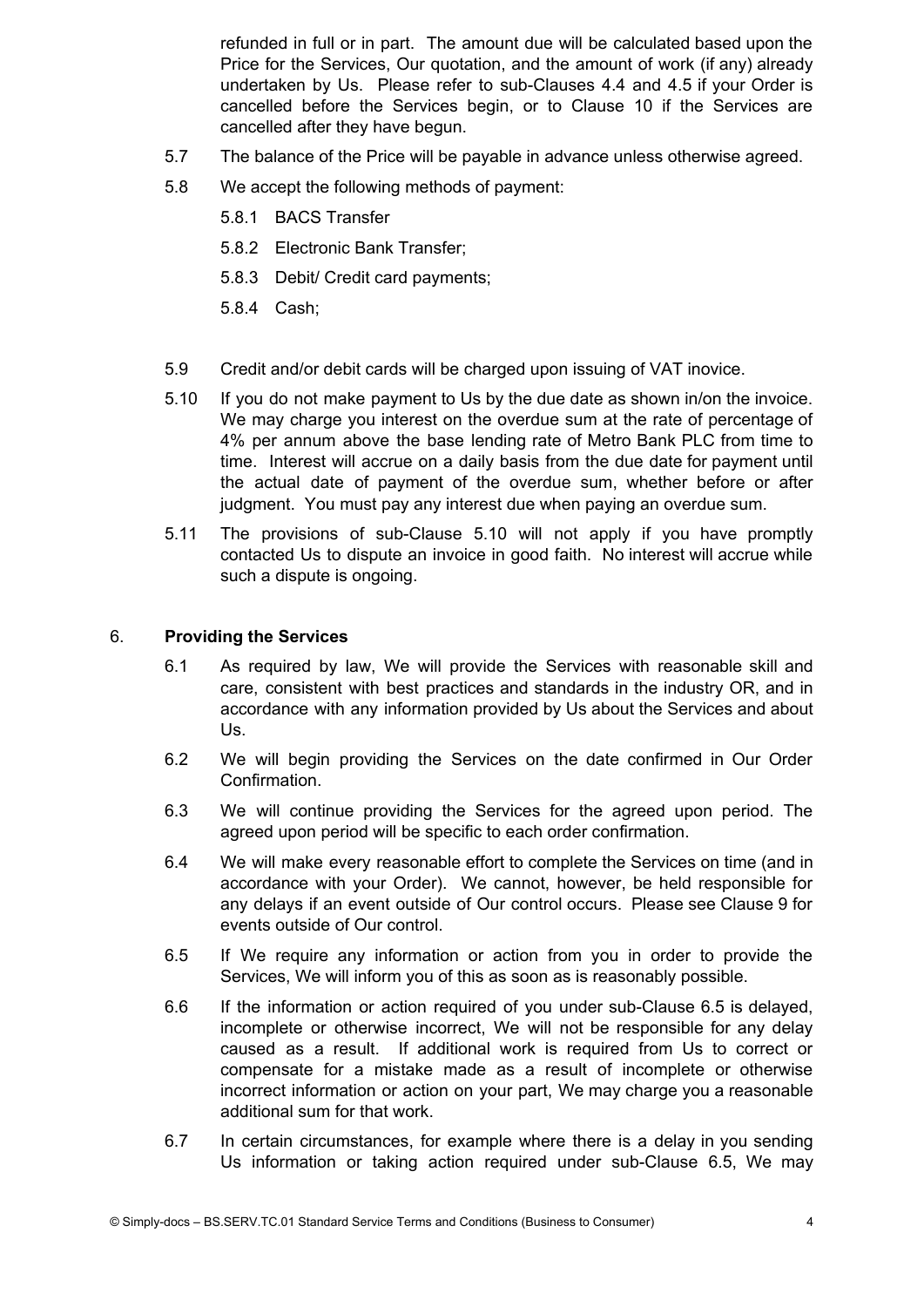suspend the Services (and will inform you of that suspension in writing).

- 6.8 In certain circumstances, for example where We encounter a technical problem, We may need to suspend the Services in order to resolve the issue. Unless the issue is an emergency and requires immediate attention We will inform you in advance in writing before suspending the Services.
- 6.9 If the Services are suspended under sub-Clauses 6.7 or 6.8, you will not be required to pay for them during the period of suspension. You must, however, pay any invoices that you have already received from Us by their due date(s).
- 6.10 If you do not pay Us for the Services as required by Clause 5, We may suspend the Services until you have paid all outstanding sums due. If this happens, We will inform you in writing. This does not affect Our right to charge you interest under sub-Clause 5.10.

## 7. **Problems with the Services and Your Legal Rights**

- 7.1 We always use reasonable efforts to ensure that Our provision of the Services is trouble-free. If, however, there is a problem with the Services We request that you inform Us as soon as is reasonably possible **[**(you do not need to contact Us in writing)**]**.
- 7.2 We will use reasonable efforts to remedy problems with the Services as quickly as is reasonably possible and practical.
- 7.3 We will not charge you for remedying problems under this Clause 7 where the problems have been caused by Us, any of our agents or employees or sub-contractors or where nobody is at fault. If We determine that a problem has been caused by incorrect or incomplete information or action provided or taken by you, sub-Clause 6.6 will apply and We may charge you for remedial work.
- 7.4 As a consumer, you have certain legal rights with respect to the purchase of services. For full details of your legal rights and guidance on exercising them, it is recommended that you contact your local Citizens Advice Bureau or Trading Standards Office. If We do not perform the Services with reasonable skill and care, you have the right to request repeat performance or, if that is not possible or done within a reasonable time without inconvenience to you, you have the right to a reduction in price. If the Services are not performed in line with information that We have provided about them, you also have the right to request repeat performance or, if that is not possible or done within a reasonable time without inconvenience to you (or if Our breach concerns information about Us that does not relate to the performance of the Services), you have the right to a reduction in price. If for any reason We are required to repeat the Services in accordance with your legal rights, We will not charge you for the same and We will bear any and all costs of such repeat performance. In cases where a price reduction applies, this may be any sum up to the full Price and, where you have already made payment(s) to Us, may result in a full or partial refund. Any such refunds will be issued without undue delay (and in any event within 14 calendar days starting on the date on which We agree that you are entitled to the refund) and made via the same payment method originally used by you unless you request an alternative method. In addition to your legal rights relating directly to the Services, You also have remedies if We use materials that are faulty or incorrectly described.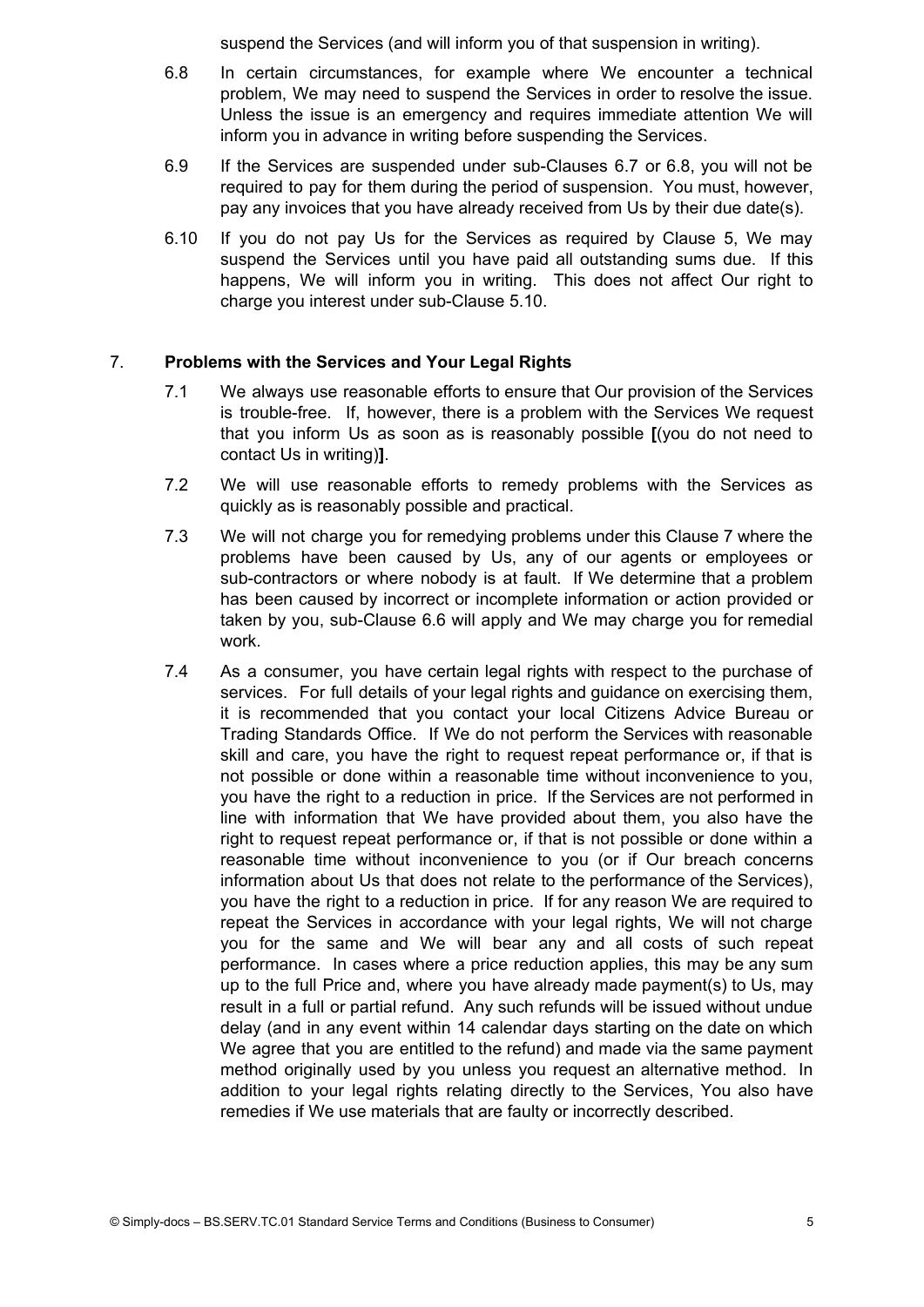## 8. **Our Liability**

- 8.1 We will be responsible for any foreseeable loss or damage that you may suffer as a result of Our breach of these Terms and Conditions or as a result of Our negligence (including that of Our employees, agents or sub-contractors). Loss or damage is foreseeable if it is an obvious consequence of the breach or negligence or if it is contemplated by you and Us when the Contract is created. We will not be responsible for any loss or damage that is not foreseeable.
- 8.2 **[**If We are providing Services in your property and We cause any damage, We will make good that damage at no additional cost to you. We are not responsible for any pre-existing faults or damage in or to your property that We may discover while providing the Services.**]**
- 8.3 Nothing in these Terms and Conditions seeks to exclude or limit Our liability for death or personal injury caused by Our negligence (including that of Our employees, agents or sub-contractors); or for fraud or fraudulent misrepresentation.
- 8.4 Nothing in these Terms and Conditions seeks to exclude or limit Our liability for failing to perform the Services with reasonable care and skill or in accordance with information provided by Us about the Services or about Us.
- 8.5 Nothing in these Terms and Conditions seeks to exclude or limit Your legal rights as a consumer. For more details of Your legal rights, please refer to Your local Citizens Advice Bureau or Trading Standards Office.

# 9. **Events Outside of Our Control (Force Majeure)**

- 9.1 We will not be liable for any failure or delay in performing Our obligations where that failure or delay results from any cause that is beyond Our reasonable control. Such causes include, but are not limited to: power failure, internet service provider failure, strikes, lock-outs or other industrial action by third parties, riots and other civil unrest, fire, explosion, flood, storms, earthquakes, subsidence, acts of terrorism (threatened or actual), acts of war (declared, undeclared, threatened, actual or preparations for war), epidemic or other natural disaster, or any other event that is beyond Our reasonable control.
- 9.2 If any event described under this Clause 9 occurs that is likely to adversely affect Our performance of any of Our obligations under these Terms and Conditions:
	- 9.2.1 We will inform you as soon as is reasonably possible;
	- 9.2.2 Our obligations under these Terms and Conditions will be suspended and any time limits that We are bound by will be extended accordingly;
	- 9.2.3 We will inform you when the event outside of Our control is over and provide details of any new dates, times or availability of Services as necessary;
	- 9.2.4 If an event outside of Our control occurs and you wish to cancel the Contract, you may do so in accordance with your right to Cancel under sub-Clause 10.3.3. Any refunds due to you as a result of that cancellation will be paid to you as soon as is reasonably possible, and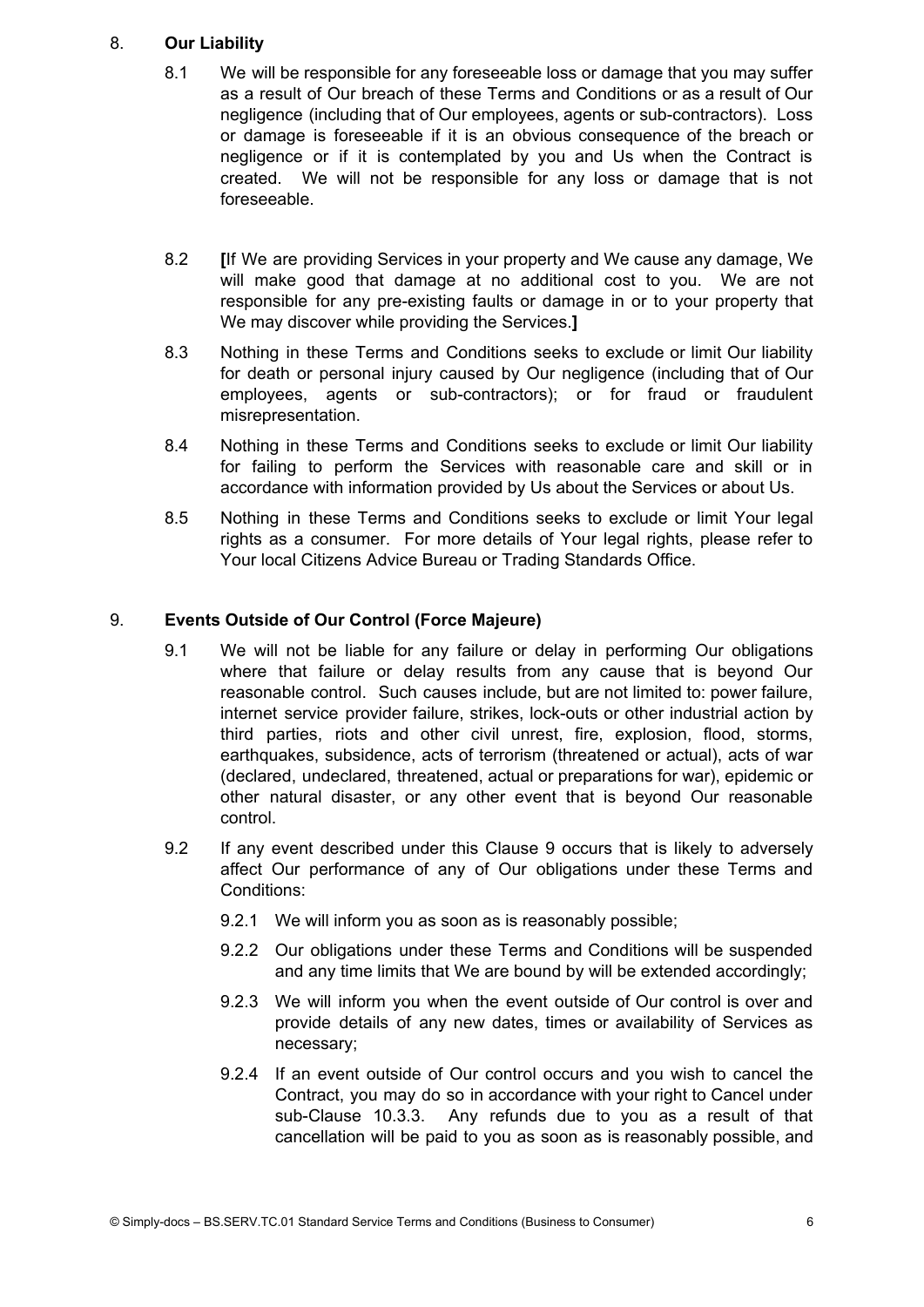in any event within 14 Calendar Days of Our acceptance of your cancellation notice;

9.2.5 If the event outside of Our control continues for more than 1 week, We will cancel the Contract in accordance with Our right to cancel under sub-Clause 10.6.3 and inform you of the cancellation. Any refunds due to you as a result of that cancellation will be paid to you as soon as is reasonably possible, and in any event within 14 Calendar Days of Our cancellation notice.

#### 10. **Cancellation**

- 10.1 If you wish to cancel your Order for the Services before the Services begin, you may do so under sub-Clause 4.4.
- 10.2 Once We have begun providing the Services, you are free to cancel the Services and the Contract at any time by giving Us 1 weeks written notice. If you have made any payment to Us for any Services We have not yet provided, these sums will be refunded to you as soon as is reasonably possible, and in any event within 14 Calendar Days of Our acceptance of your cancellation. If We have provided Services that you have not yet paid for, the sums due will be deducted from any refund due to you or, if no refund is due, We will invoice you for those sums and you will be required to make payment in accordance with Clause 5.
- 10.3 If any of the following occur, you may cancel the Services and the Contract immediately by giving Us written notice. If you have made any payment to Us for any Services We have not yet provided, these sums will be refunded to you as soon as is reasonably possible, and in any event within 14 Calendar Days of Our acceptance of your cancellation. If We have provided Services that you have not yet paid for, the sums due will be deducted from any refund due to you or, if no refund is due, We will invoice you for those sums and you will be required to make payment in accordance with Clause 5. If you cancel because of Our breach under sub-Clause 10.3.1, you will not be required to make any payments to Us. You will not be required to give 1 weeks notice in these circumstances:
	- 10.3.1 We have breached the Contract in any material way and have failed to remedy that breach within 1 day of you asking Us to do so in writing; or
	- 10.3.2 We enter into liquidation or have an administrator or receiver appointed over Our assets; or
	- 10.3.3 We are unable to provide the Services due to an event outside of Our control (as under sub-Clause 9.2.4); or
	- 10.3.4 We change these Terms and Conditions to your material disadvantage.
- 10.4 We may cancel your Order for the Services before the Services begin under sub-Clause 4.5.
- 10.5 Once We have begun providing the Services, We may cancel the Services and the Contract at any time by giving you 1 weeks written notice. If you have made any payment to Us for any Services We have not yet provided, these sums will be refunded to you as soon as is reasonably possible, and in any event within 14 Calendar Days of Our cancellation notice. If We have provided Services that you have not yet paid for, the sums due will be deducted from any refund due to you or, if no refund is due, We will invoice you for those sums and you will be required to make payment in accordance with Clause 5.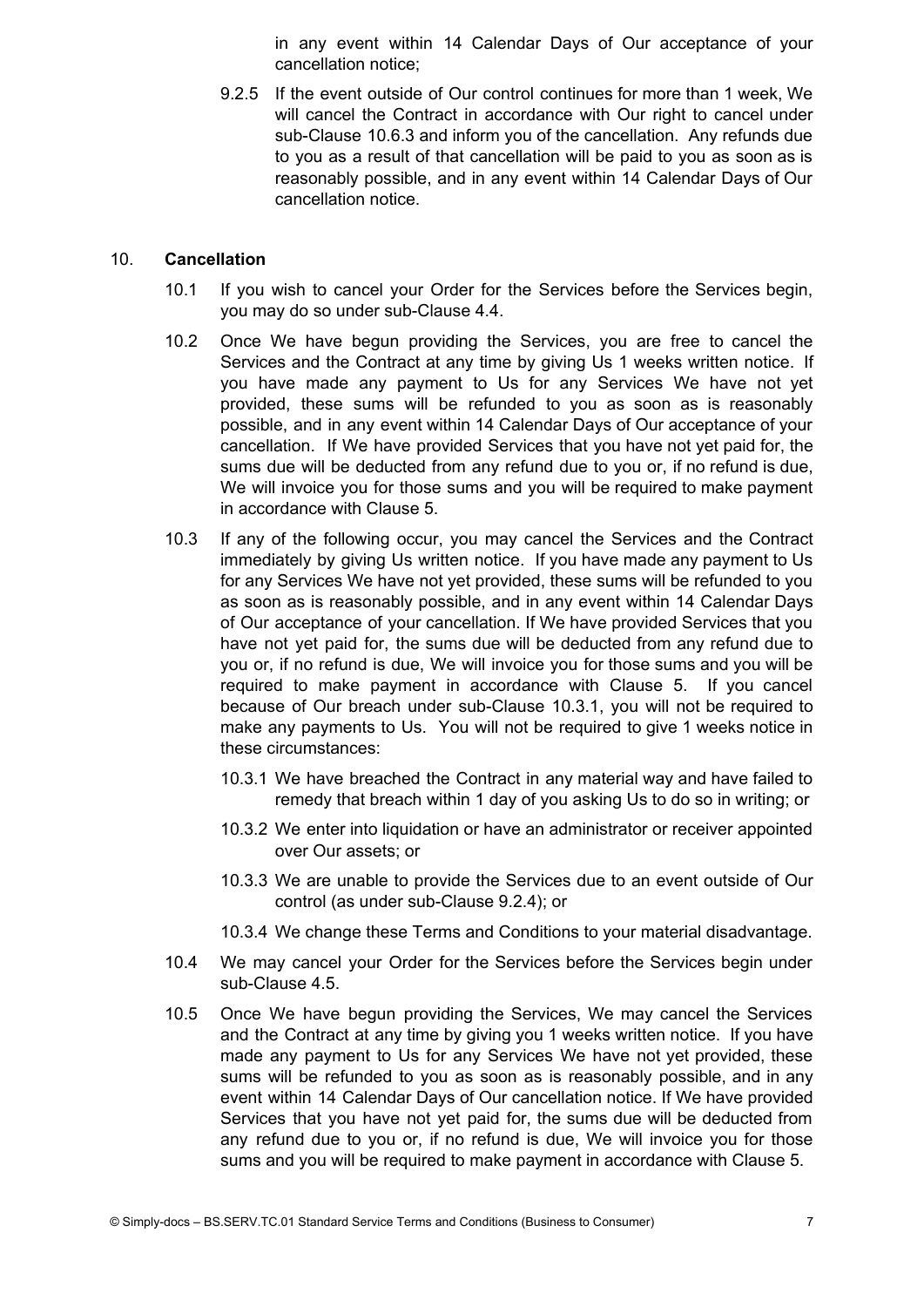- 10.6 If any of the following occur, We may cancel the Services and the Contract immediately by giving you written notice. If you have made any payment to Us for any Services We have not yet provided, these sums will be refunded to you as soon as is reasonably possible, and in any event within 14 Calendar Days of Our cancellation notice. If We have provided Services that you have not yet paid for, the sums due will be deducted from any refund due to you or, if no refund is due, We will invoice you for those sums and you will be required to make payment in accordance with Clause 5. We will not be required to give 1 weeks notice in these circumstances:
	- 10.6.1 You fail to make a payment on time as required under Clause 5 (this does not affect our right to charge interest on overdue sums under sub-Clause 5.10); or
	- 10.6.2 You have breached the Contract in any material way and have failed to remedy that breach within 24 hours of Us asking you to do so in writing; or
	- 10.6.3 We are unable to provide the Services due to an event outside of Our control (for a period longer than that in sub-Clause 9.2.5).
- 10.7 For the purposes of this Clause 10 (and in particular, sub-Clauses 10.3.1 and 10.6.2) a breach of the Contract will be considered 'material' if it is not minimal or trivial in its consequences to the terminating party (i.e. you under sub-Clause 10.3.1 and Us under sub-Clause 10.6.2). In deciding whether or not a breach is material no regard will be had to whether it was caused by any accident, mishap, mistake or misunderstanding.

### 11. **Communication and Contact Details**

- 11.1 If you wish to contact Us, you may do so by telephone at 0207 427 6092 or by email at info@essentialav.co.uk
- 11.2 In certain circumstances you must contact Us in writing (when cancelling an Order, for example, or exercising your right to cancel the Services). When contacting Us in writing you may use the following methods:
	- 11.2.1 Contact Us by email at info@essentialav.co.uk; or
	- 11.2.2 Contact Us by pre-paid post at Essential AV Ltd, Unit 3, 57 Windsor Avenue, London, SW19 2RR.

### 12. **Complaints and Feedback**

- 12.1 We always welcome feedback from Our customers and, whilst We always use all reasonable endeavours to ensure that your experience as a customer of Ours is a positive one, We nevertheless want to hear from you if you have any cause for complaint.
- 12.2 All complaints are handled in accordance with Our complaints handling policy and procedure, available upon request.
- 12.3 If you wish to complain about any aspect of your dealings with Us, including, but not limited to, these Terms and Conditions, the Contract, or the Services, please contact Us in one of the following ways:
	- 12.3.1 **[**In writing, addressed to Sales department, Essential AV ltd, Unit 3, 57 windsor avenue, London, SW19 2RR**]**
	- 12.3.2 **[**By email, addressed to Sales Director, info@essentialav.co.uk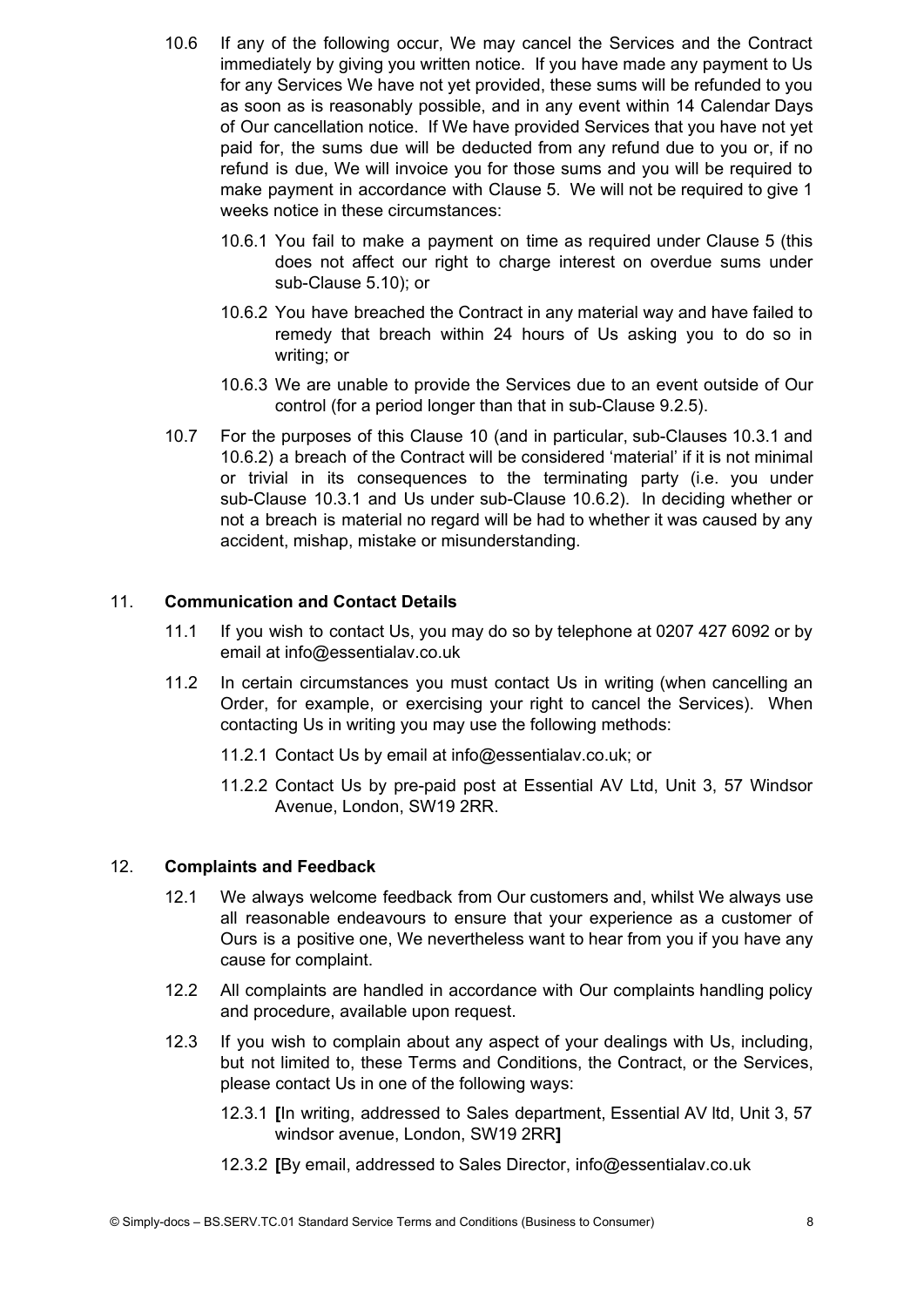## 13. **How We Use Your Personal Information (Data Protection)**

- 13.1 All personal information that We may use will be collected, processed, and held in accordance with the provisions of EU Regulation 2016/679 General Data Protection Regulation ("GDPR") and your rights under the GDPR.
- 13.2 For complete details of Our collection, processing, storage, and retention of personal data including, but not limited to, the purpose(s) for which personal data is used, the legal basis or bases for using it, details of your rights and how to exercise them, and personal data sharing (where applicable), please refer to Our Privacy Notice available upon request.
- 13.3 By accepting our contract you agree to allow us to use information provided for marketing purposes. If at anypoint you wish to withdraw any information please contact Us in one of the following ways:
	- 13.3.1 **[**By email, addressed to Sales Director, [info@essentialav.co.uk](mailto:info@essentialav.co.uk)
	- 13.3.2 **[**In writing, addressed to Sales department, Essential AV ltd, Unit 3, 57 windsor avenue, London, SW19 2RR**]**

## 14. **Other Important Terms**

- 14.1 We may transfer (assign) Our obligations and rights under these Terms and Conditions (and under the Contract, as applicable) to a third party (this may happen, for example, if We sell Our business). If this occurs you will be informed by Us in writing. Your rights under these Terms and Conditions will not be affected and Our obligations under these Terms and Conditions will be transferred to the third party who will remain bound by them.
- 14.2 You may not transfer (assign) your obligations and rights under these Terms and Conditions (and under the Contract, as applicable) without Our express written permission.
- 14.3 The Contract is between you and Us. It is not intended to benefit any other person or third party in any way and no such person or party will be entitled to enforce any provision of these Terms and Conditions.
- 14.4 If any of the provisions of these Terms and Conditions are found to be unlawful, invalid or otherwise unenforceable by any court or other authority, that / those provision(s) shall be deemed severed from the remainder of these Terms and Conditions. The remainder of these Terms and Conditions shall be valid and enforceable.
- 14.5 No failure or delay by Us in exercising any of Our rights under these Terms and Conditions means that We have waived that right, and no waiver by Us of a breach of any provision of these Terms and Conditions means that We will waive any subsequent breach of the same or any other provision.

### 15. **Governing Law and Jurisdiction**

- 15.1 These Terms and Conditions, the Contract, and the relationship between you and Us (whether contractual or otherwise) shall be governed by, and construed in accordance with the law of **[**England & Wales**].**
- 15.2 As a consumer, you will benefit from any mandatory provisions of the law in your country of residence. Nothing in Sub-Clause 16.1 above takes away or reduces your rights as a consumer to rely on those provisions.